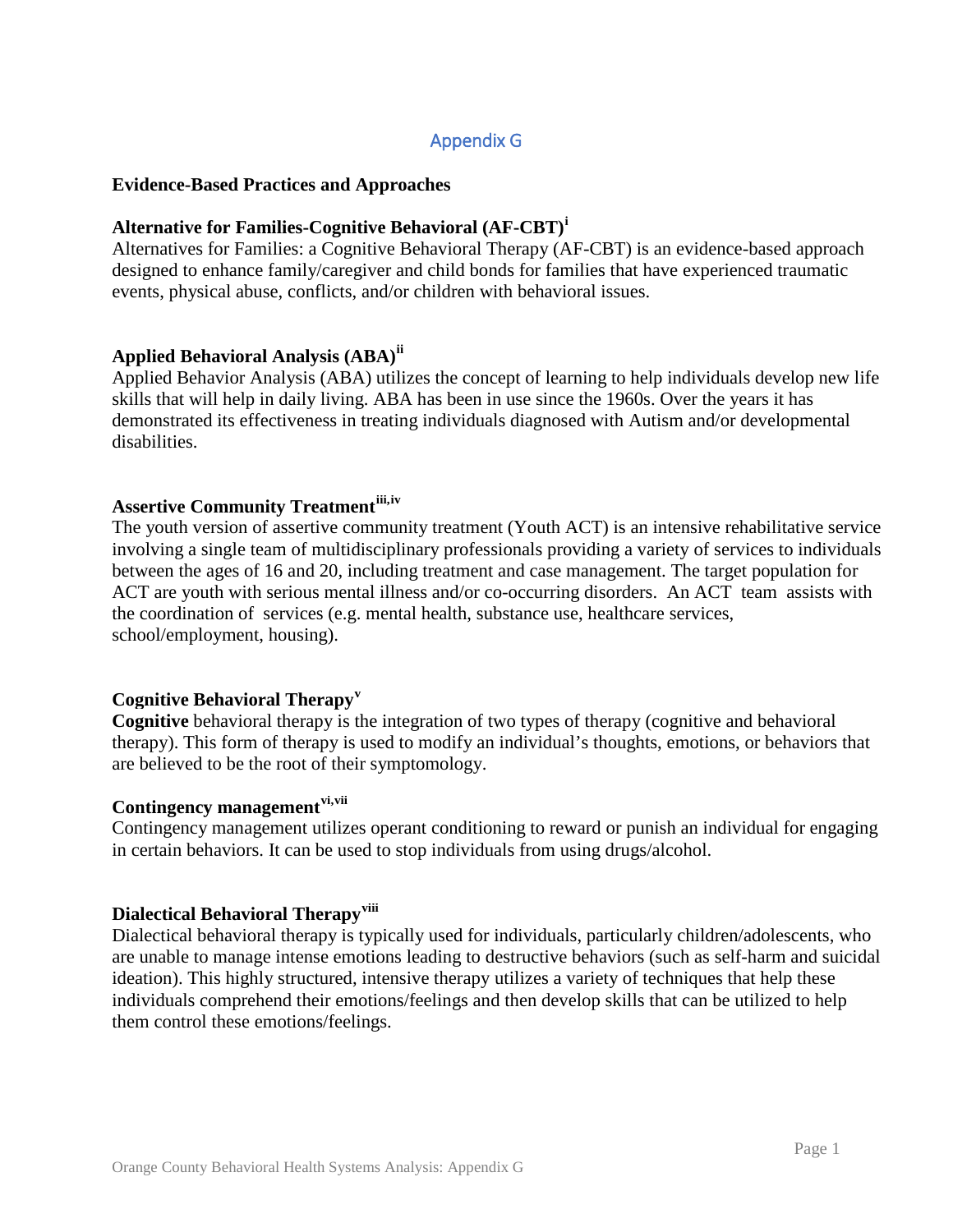# **Family Psychoeducation[ix](#page-4-8)**

Family psychoeducation programs vary based on the unique factors that surround each family (e.g. location, commitment level). This practice normally works concurrently with other therapies. The purpose of this program is to aid the individual in his or her recovery by including the family in the recovery process and ensuring that the individual's family members have the resources that they need to assist the individual in his/her recovery process.

## **Family Centered Treatment[x](#page-4-9)**

Family Centered Treatment is a model that was developed to prevent the separation of families. The model has four stages. In the first stage the provider develops a rapport with the individual and his/her family. In the second stage, the provider uses his/her knowledge about the family to identify issues/crises that the family is facing and/or in how they interact with one another. At this stage, the provider helps the family identify techniques that will help them change their behaviors and, in turn, some of the issues that they are facing so that they can lead healthier lives. The third stage is where the family develops an understanding for how their new behaviors are positively impacting their lives. The final stage involves the provider and family working together to assess the families ability to cope with the issues/crises that they are (or have recently been) facing.

## **Illness/Wellness Management and Recovery[xi](#page-4-10)**

Illness/wellness management and recovery (IMR) was developed to help individuals with serious mental illnesses to manage their lives through the establishment of meaningful goals that they can ascertain through collaboration with their providers and the development of new skill sets.

### **Integrated Dual Disorder Treatment[xii](#page-4-11)**

The Integrated Dual Disorder Treatment (IDDT) model combines treatment services from the mental health and substance use systems to address the needs of individuals with co-occurring mental health and substance use disorders. The goal of the model is for the individual to change his/her thought/emotions/behaviors in order for him/her to be able to achieve a healthier, independent lifestyle (e.g. being sober, reduced symptomology).

## **Motivational Interviewing[xiii,](#page-4-12)[xiv](#page-4-13)**

Motivational Interviewing is used to help the provider engage his/her client in a discussion about his/her feelings, motivations, and indecision about making changes in his/her life that could positive impact his/her health. This allows the client to explore his/her feelings and determine what choices are best for him/her.

### **Screening, Brief Intervention, and Referral to Treatment[xv](#page-4-14)**

Screening, Brief Intervention, and Referral to Treatment (SBIRT) was developed to help screen for behaviors that put an individual's health at risk. This program is mainly utilized in the behavioral health field to identify clients who are at risk for, or have, substance use disorders and assist them in obtaining treatment.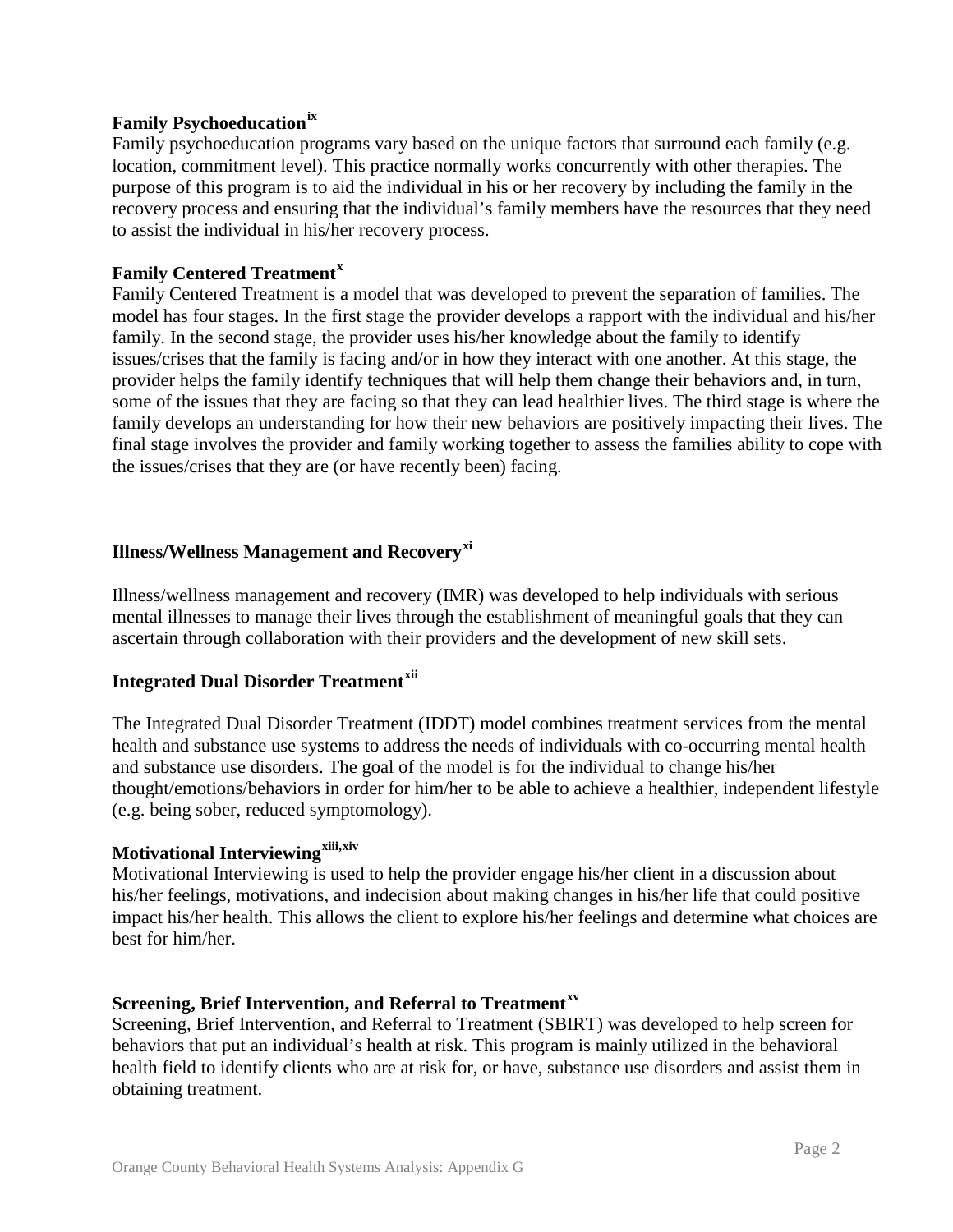## **Structured Psychotherapy for Adolescents Responding to Chronic Stress[xvi](#page-4-15)**

Structured psychotherapy for responding to chronic stress (SPARCS) was developed for youth who have been exposed to continual stress and/or trauma and who, as a result, are having difficulty function in several aspects of life (e.g. self-perception, relationships, meaning of life, worldviews).

#### **Supported Employment[xvii](#page-4-16)**

Supported Employment practices are utilized to assist clients in finding jobs. Employment opportunities help individuals build meaningful careers and financial independence. Supported employment programs are especially useful for youth who are transitioning from adolescents to young adulthood since employment is a key to them having the financial security that they need to live independently.

### **Systematic Therapeutic Assessment, Respite and Treatmentxviii**

The system therapeutic assessment, respite, and treatment (START) provides community-based crisis services to individuals experiencing co-occurring mental health and intellectual/developmental disabilities. The program provides an array of services that promotes the independence of the patient while ensuring that he/she receives the treatment that he/she requires within the community that he/she resides.

### **Teaching Family Model (TFM)[xix](#page-4-17)**

The teaching family model (TFM) utilizes adults (typically married partners) who act as "teaching parents" in residential settings to mimic a family environment. These "teaching parents" work with the child/adolescent to help him/her learn new life skills and develop, through experience, positive interaction skills. In regards to the caregivers and other significant adults in the child's life, the "teaching parents" offer support and guidance to ensure that they have the resources that they need to assist the child in achieving his/her goals.

### **Trauma-Focused Cognitive Behavioral Therapy[xx](#page-4-18)**

Trauma-focused cognitive behavioral therapy (TF-CBT) was developed for individuals who have experienced trauma. The goal of the therapy is to facilitate the reduction in negative responses that these individuals exhibit, as a result of their trauma, to certain stimuli.

## **Eye Movement Desensitization and Reprocessing[xxi](#page-4-19)**

Eye Movement Desensitization and Reprocessing (EMDR) is used with individuals who are overcoming a traumatic experience(s). During this form of therapy, the client is exposed to short clips of material that is upsetting to them. While the client viewing this material the client is also asked to (at same time) focus on another stimulus (e.g. hand-tapping, particular sound). This allows the patient to process the information differently, which can lead to cognitive insights and healing.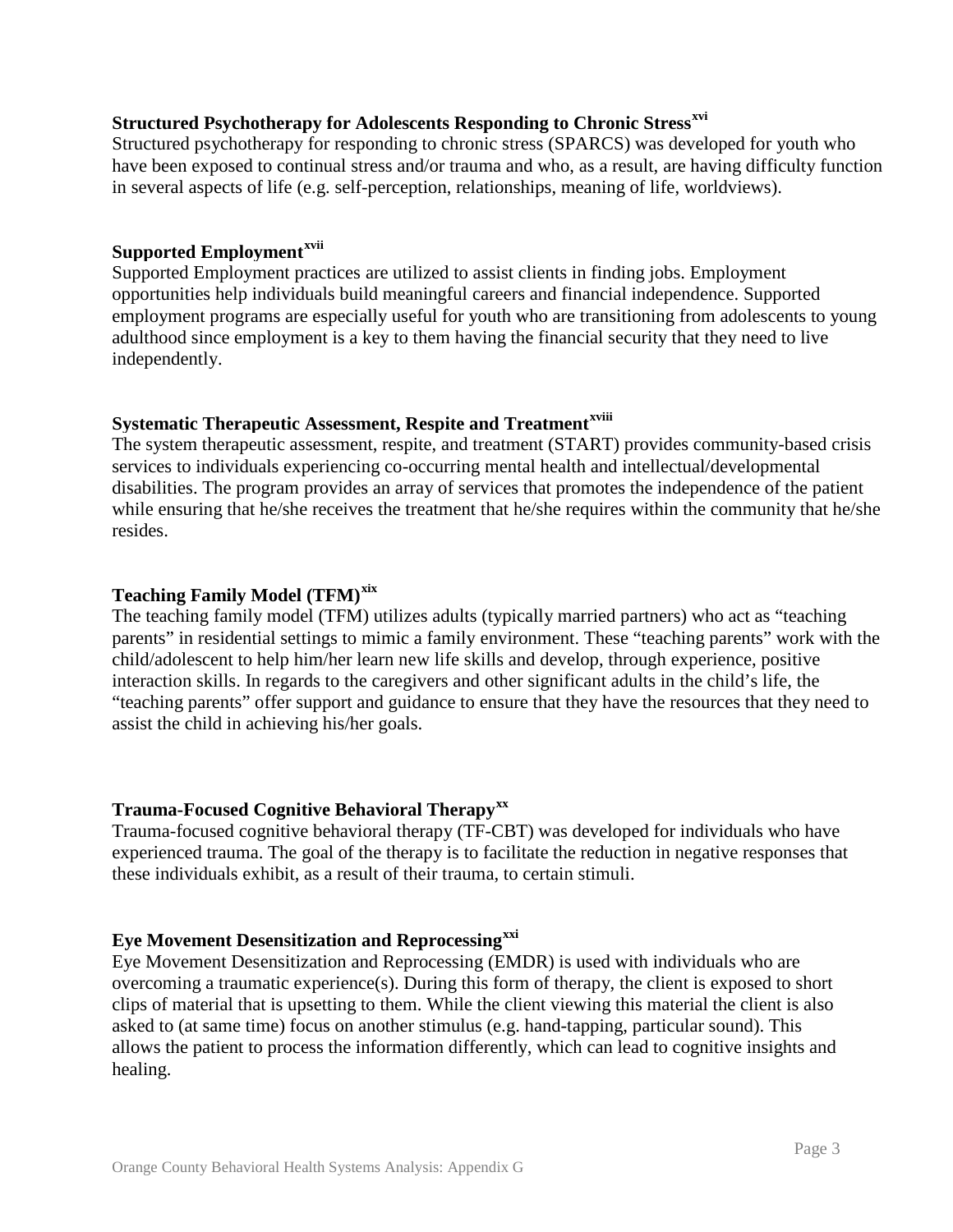#### **Manual-based Treatments[xxii](#page-4-20)**

Manual-based treatments involve the provision of services through the utilization of a detailed guide which often outlines the steps that the provider is should take for the treatment to be conducted effectively. The main benefit to this type of treatment is that it standardizes the process. This means that a larger number of individuals, in a research or non-research settings, can utilize these treatment options and obtain similar results.

i <sup>i</sup> University of Pittsburgh School of Medicine. (n.d.). *Alternatives for families: A cognitive behavioral therapy.*<br>Retrieved from: <u>http://www.afcbt.org/</u>

<sup>&</sup>lt;sup>ii</sup> Autism Speaks. (2018). *Applied behavioral analysis*. Retrieved from: [https://www.autismspeaks.org/applied-](https://www.autismspeaks.org/applied-behavior-analysis-aba-0)

[behavior-analysis-aba-0](https://www.autismspeaks.org/applied-behavior-analysis-aba-0)<br>
iii Department of Human Services. (2017). *Youth ACT (Assertive community treatment)*. Retrieved from:<br>
https://mn.gov/dhs/partners-and-providers/policies-procedures/childrens-mental-health/youth-a

<sup>&</sup>lt;sup>iv</sup> Carroll County Youth Service Bureau. (2016). Assertive community treatment (ACT). Retrieved from: <https://www.ccysb.org/programs/in-home-services/assertive-community-treatment-act/><br><sup>v</sup> Kids Mental Health. (2009). *Cognitive therapy for children with behavioral and emotional disorders*. Retrieved

from: http://www.kidsmentalhealth.org/cognitive-therapy-for-children-with-behavioral-and-emotional-disorders/<br>vi Guilford Press. (2018). Cognitive management for adolescent substance abuse: A practitioner's guide. Retrieve from: https://www.guilford.com/books/Contingency-Management-for-Adolescent-Substance-Abuse/Henggeler-<br>Cunningham-Rowland-Schoenwald/9781462502479/reviews

<sup>&</sup>lt;sup>vii</sup> Drugabuse.com (2018). What is contingency management? Retrieved from:

<https://drugabuse.com/library/contingency-management/><br>viii Child Mind Institute. (n.d.). *DBT: What is dialectical behavioral therapy?* Retrieved from:

<https://childmind.org/article/dbt-dialectical-behavior-therapy/><br><sup>ix</sup> Substance Abuse and Mental Health Services Administration. (2009). *Family psychoeducation: The evidence. HHS Pub. No. SMA-09-4422*. Rockville, MD: Center for Mental Health Services,

Substance Abuse and Mental Health Services Administration, U.S. Department of Health

and Human Services. Retrieved from: https://store.samhsa.gov/system/files/theevidence-fp.pdf<br><sup>x</sup> Family Centered Treatment. (2018). *The four FCT phases*. Retrieved from:

http://www.familycenteredtreatment.com/four-phases<br><sup>xi</sup> Open Sky Community Services. (2018). *Illness management & recovery*. Retrieved from:

<https://www.openskycs.org/professionals/illness-management-recovery.html><br><sup>xii</sup> Case Western Reserve University. (2011). *Integrated dual disorder treatment*. Retrieved from:

<https://www.centerforebp.case.edu/practices/sami/iddt><br>
<sup>xiii</sup> SAMHSA-HRSA Center for Integrated Health Solutions. (n.d.). *Motivational interviewing*. Retrieved from:

<https://www.integration.samhsa.gov/clinical-practice/motivational-interviewing><br>xiv Drugabuse.com. (2018). *What is motivational interviewing?* Retrieved from: mental health and substance use disorders

xv SAMHSA-HRSA Center for Integrated Health Solutions. (n.d.). *SBIRT: Screening, brief intervention, and referral to treatment*. Retrieved from:<https://www.integration.samhsa.gov/clinical-practice/sbirt><br><sup>xvi</sup> The National Child Traumatic Stress Network. (2008). *Structured psychotherapy for adolescents responding to* 

*chronic stress*. Retrieved from: [https://www.nctsn.org/interventions/structured-psychotherapy-adolescents](https://www.nctsn.org/interventions/structured-psychotherapy-adolescents-responding-chronic-stress)[responding-chronic-stress](https://www.nctsn.org/interventions/structured-psychotherapy-adolescents-responding-chronic-stress)<br><sup>xvii</sup> Burke-Miller, J. K., Razzano, L. A., Grey, D. D., Blyler, C. & Cook, J.A. (2012). Supported employment outcomes

for transition age youth and young adults. *Psychiatric Rehabilitation Journal*, *35*: 171-9. doi: 10.2975/35.3.2012.171.179. Retrieved from: